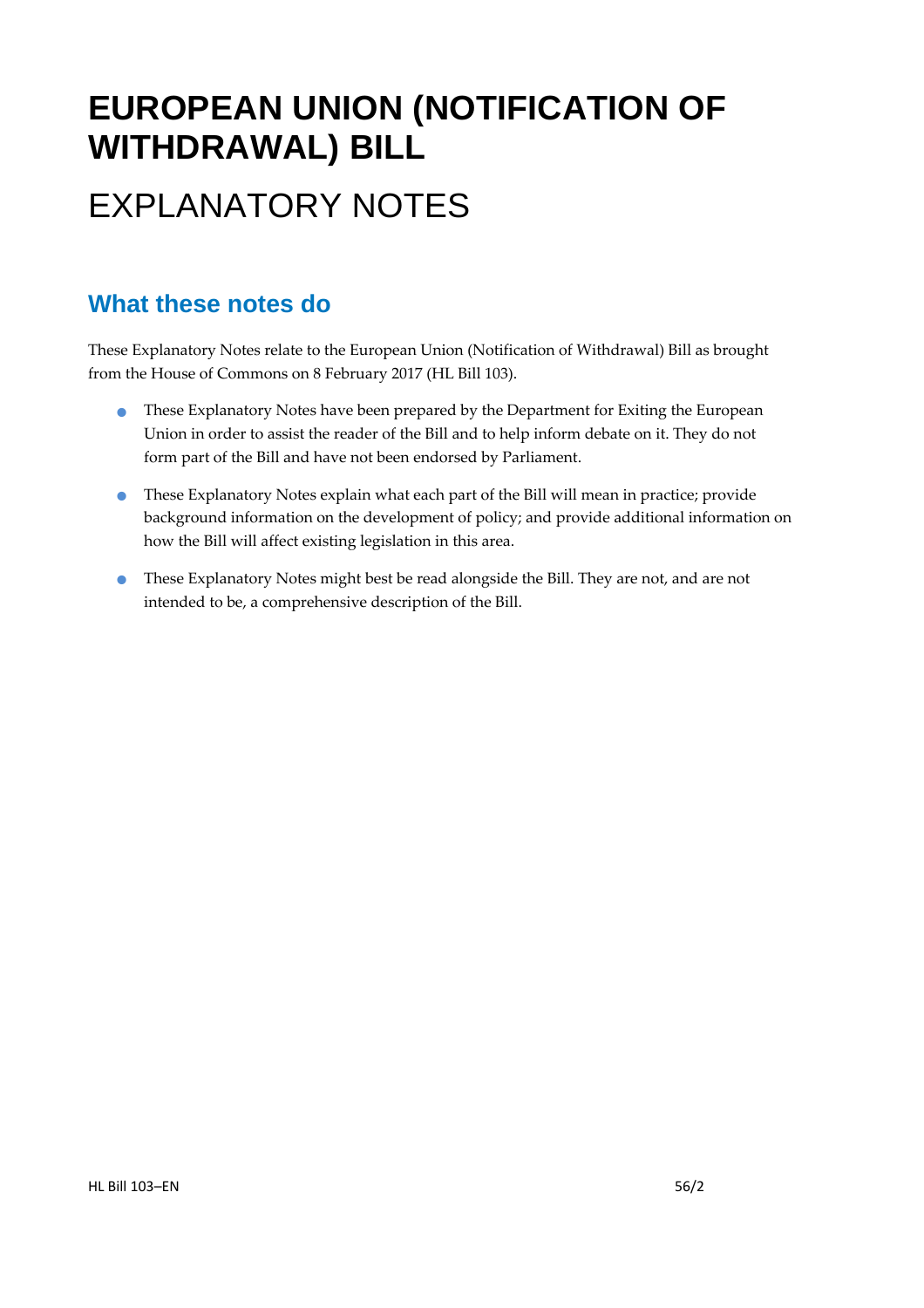### **Table of Contents**

**Subject Page of these Notes**

| <b>Overview of the Bill</b>                                                                                                                                                                                                                                                                                                                                                                                                                                                                                                                                                                                                                                                                                                                                                                                                            | $\overline{2}$                                    |
|----------------------------------------------------------------------------------------------------------------------------------------------------------------------------------------------------------------------------------------------------------------------------------------------------------------------------------------------------------------------------------------------------------------------------------------------------------------------------------------------------------------------------------------------------------------------------------------------------------------------------------------------------------------------------------------------------------------------------------------------------------------------------------------------------------------------------------------|---------------------------------------------------|
| <b>Policy background</b>                                                                                                                                                                                                                                                                                                                                                                                                                                                                                                                                                                                                                                                                                                                                                                                                               | $\overline{2}$                                    |
| Legal background                                                                                                                                                                                                                                                                                                                                                                                                                                                                                                                                                                                                                                                                                                                                                                                                                       | $\overline{2}$                                    |
| <b>Territorial extent and application</b>                                                                                                                                                                                                                                                                                                                                                                                                                                                                                                                                                                                                                                                                                                                                                                                              | $\overline{2}$                                    |
| <b>Fast-track legislation</b>                                                                                                                                                                                                                                                                                                                                                                                                                                                                                                                                                                                                                                                                                                                                                                                                          | 3                                                 |
| Why is fast-tracking necessary?<br>What efforts have been made to ensure the amount of time made available for parliamentary scrutiny has been<br>maximised?<br>Does the Bill include a sunset clause (as well as any appropriate renewal procedure)? If not, why do the<br>Government judge that their inclusion is not appropriate?<br>Are mechanisms for effective post-legislative scrutiny and review in place? If not, why do the Government judge<br>that their inclusion is not appropriate?<br>Has an assessment been made as to whether existing legislation is sufficient to deal with any or all of the issues in<br>questions?<br>Have the relevant Parliamentary committees been given the opportunity to scrutinise the legislation?<br><b>Commentary on provisions of Bill</b><br>Clause 1: Power to notify withdrawal | 3<br>3<br>$\overline{3}$<br>3<br>3<br>3<br>4<br>4 |
| Clause 2: Short title<br>Commencement                                                                                                                                                                                                                                                                                                                                                                                                                                                                                                                                                                                                                                                                                                                                                                                                  | 4<br>4                                            |
| <b>Financial implications of the Bill</b>                                                                                                                                                                                                                                                                                                                                                                                                                                                                                                                                                                                                                                                                                                                                                                                              | $\boldsymbol{4}$                                  |
| Parliamentary approval for financial costs or for charges imposed                                                                                                                                                                                                                                                                                                                                                                                                                                                                                                                                                                                                                                                                                                                                                                      | 4                                                 |
| <b>Compatibility with the European Convention on Human Rights</b>                                                                                                                                                                                                                                                                                                                                                                                                                                                                                                                                                                                                                                                                                                                                                                      | 4                                                 |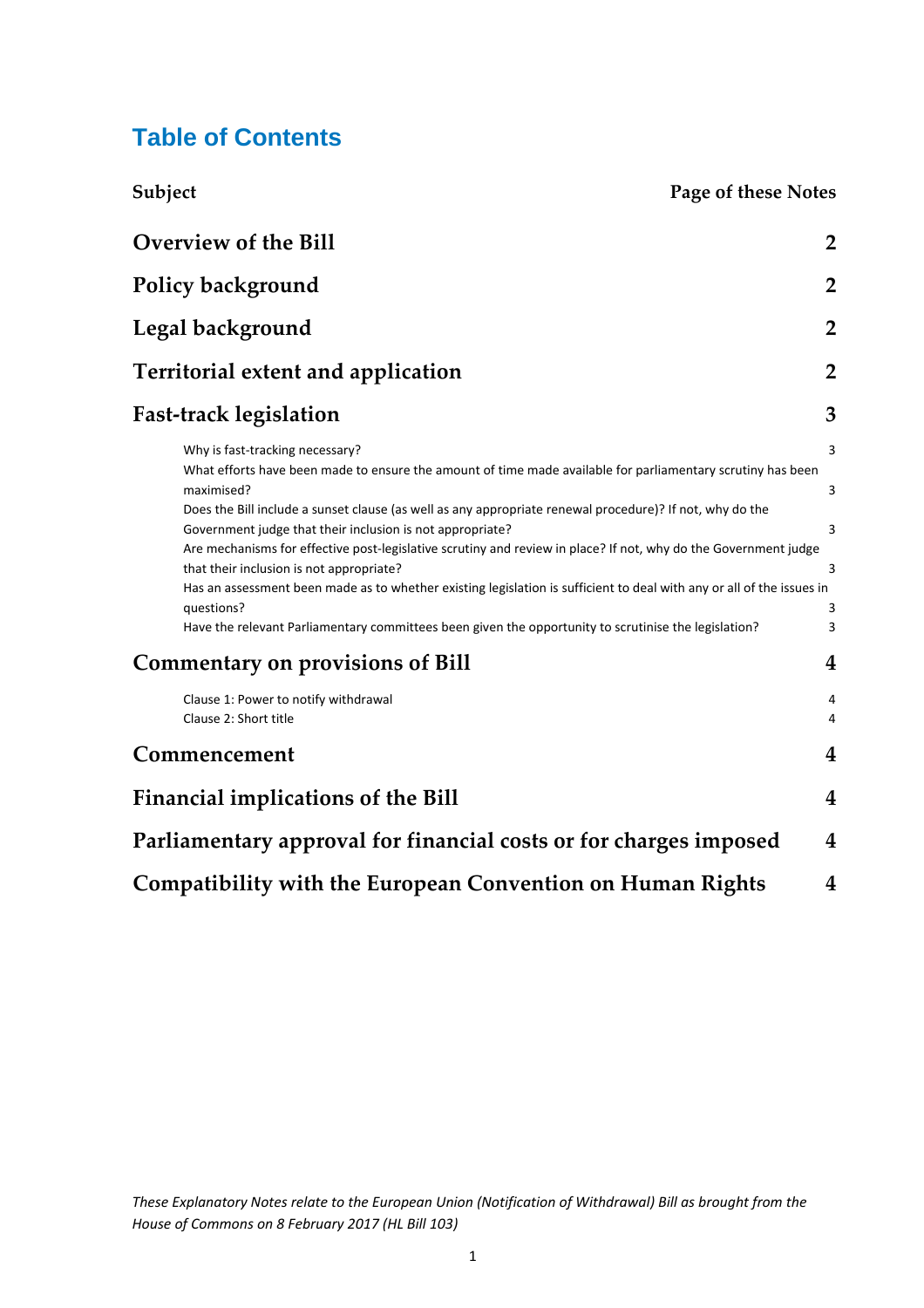### **Overview of the Bill**

- 1 The European Union (Notification of Withdrawal) Bill ("the Bill") has 2 clauses. A summary of, and background to, the Bill is provided below.
- 2 The Bill would give the Prime Minister power to notify the European Council of the United Kingdom's intention to withdraw from the European Union.

## **Policy background**

- 3 The European Union Referendum Act 2015 (section 1) provided for the question of whether the United Kingdom should remain a member of the European Union or leave the European Union to be put to a referendum. That referendum took place on 23 June 2016. A majority of those who voted in the referendum voted in favour of the United Kingdom leaving the European Union.
- 4 On 2 October 2016 the Prime Minister announced that the Government would commence the formal process of leaving the European Union before the end of March 2017.

### **Legal background**

- 5 The procedure for withdrawing from the European Union is set out in Article 50 of the Treaty on European Union ('TEU'). The first step in the procedure is for the Member State that has decided to withdraw to notify the European Council of its intention (Article 50(2)).
- 6 In R (on the application of Miller and Dos Santos) v Secretary of State for Exiting the European Union [2017] UKSC 5 the Supreme Court considered whether it would be inconsistent with the terms of the European Communities Act 1972 for the Prime Minister to give notice to the European Union, under Article 50(2) of the Treaty of the European Union, of the United Kingdom's intention to withdraw from the EU Treaties, without a prior Act of Parliament. In an 8‐3 judgment the Supreme Court concluded that a prior Act of Parliament is required. This Bill provides the Prime Minister with the necessary power to give notice of withdrawal under Article 50(2).
- 7 The Supreme Court also considered arguments relating to the devolution acts and whether consent of the devolved administrations is required before notice to withdraw can be served. The unanimous decision of the court was that EU and other foreign affairs matters are reserved to the UK Government and Parliament and that the devolved legislatures do not have a veto on the UK's decision to withdraw from the EU.

### **Territorial extent and application**

- 8 This Bill extends, and applies in relation to, England, Wales, Scotland and Northern Ireland.
- 9 The Bill does not contain any provision which gives rise to the need for a legislative consent motion in the Scottish Parliament, the National Assembly for Wales or the Northern Ireland Assembly.

*These Explanatory Notes relate to the European Union (Notification of Withdrawal) Bill as brought from the House of Commons on 8 February 2017 (HL Bill 103)*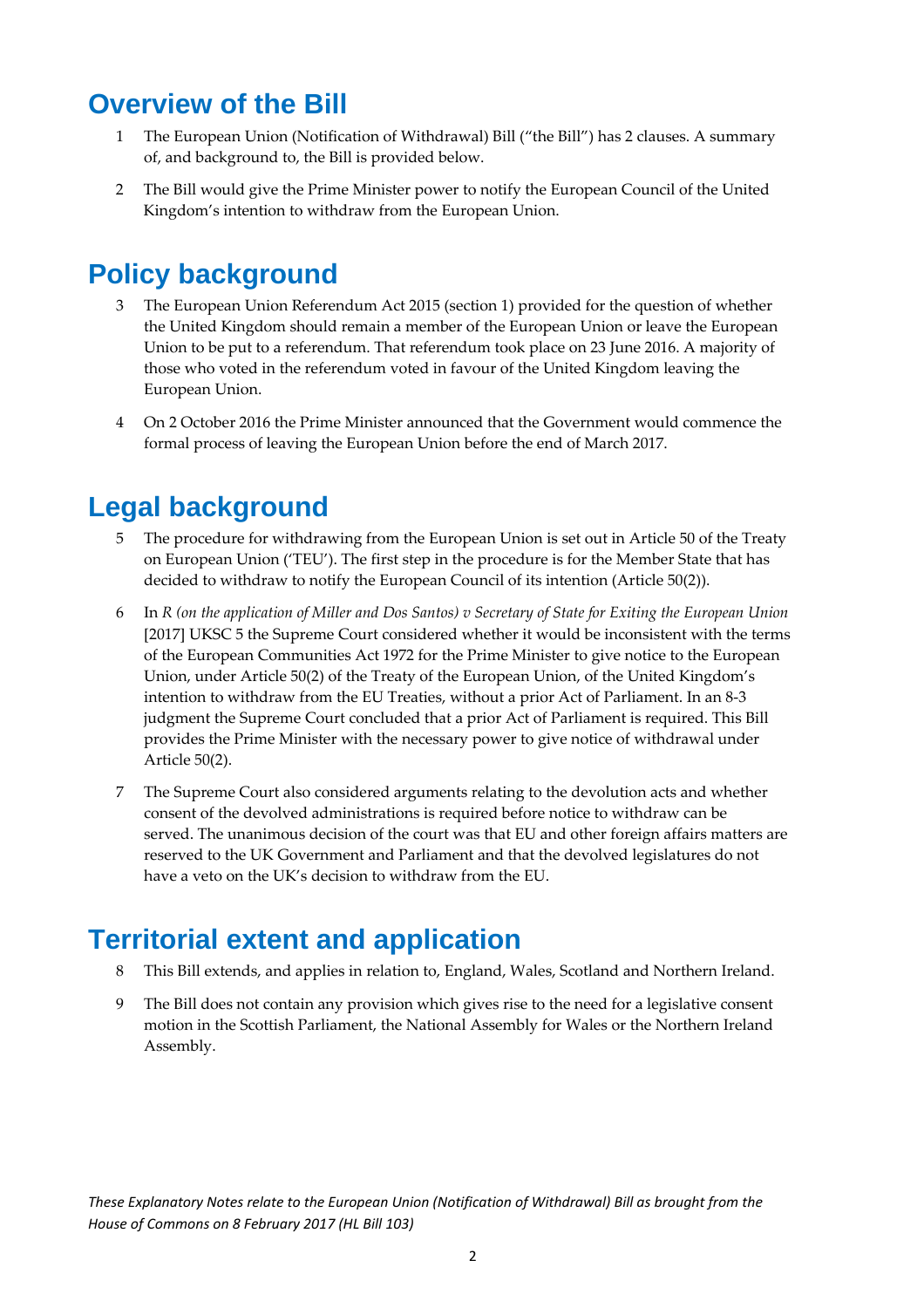## **Fast-track legislation**

10 The Government intends to ask Parliament to expedite the parliamentary progress of this Bill. In their report on Fast-track Legislation: Constitutional Implications and Safeguards<sup>1</sup>, the House of Lords Select Committee on the Constitution recommended that the Government should provide more information as to why a piece of legislation should be fast-tracked<sup>2</sup>.

#### Why is fast-tracking necessary?

11 The judgment of 24 January 2017 required the Government to complete an additional (and unexpected) step before the formal process of leaving the European Union can commence. Completing this step through the normal Bill timetable would delay commencing the formal exit process, making it impossible to do so before the end of March 2017. In the government's view, his would generate uncertainty as to the timetable for the United Kingdom's exit from the European Union.

#### What efforts have been made to ensure the amount of time made available for parliamentary scrutiny has been maximised?

12 The Bill is being published on the same day it is introduced and arrangements are being made for amendments to be accepted in advance of second reading in the House of Commons.

Does the Bill include a sunset clause (as well as any appropriate renewal procedure)?

#### If not, why do the Government judge that their inclusion is not appropriate?

13 Due to the nature and content of the Bill, it does not include a sunset clause.

Are mechanisms for effective post-legislative scrutiny and review in place? If not, why do the Government judge that their inclusion is not appropriate?

14 The impact of the Bill itself will be both clear and limited, therefore mechanisms for post legislative scrutiny are not necessary.

Has an assessment been made as to whether existing legislation is sufficient to deal with any or all of the issues in questions?

15 An assessment has been undertaken and existing legislation is not sufficient to give notice under Article 50(2) TEU.

Have the relevant Parliamentary committees been given the opportunity to scrutinise the legislation?

16 Given the need to introduce legislation as quickly as possible, it has not been possible to formally discuss with Parliamentary Committees.

<sup>1</sup> House of Lords' Constitution Committee, 15th report of session 2008/09, HL paper 116‐I

<sup>&</sup>lt;sup>2</sup> House of Lords' Constitution Committee, 15th report of session 2008/09, HL paper 116-I, para. 186

*These Explanatory Notes relate to the European Union (Notification of Withdrawal) Bill as brought from the House of Commons on 8 February 2017 (HL Bill 103)*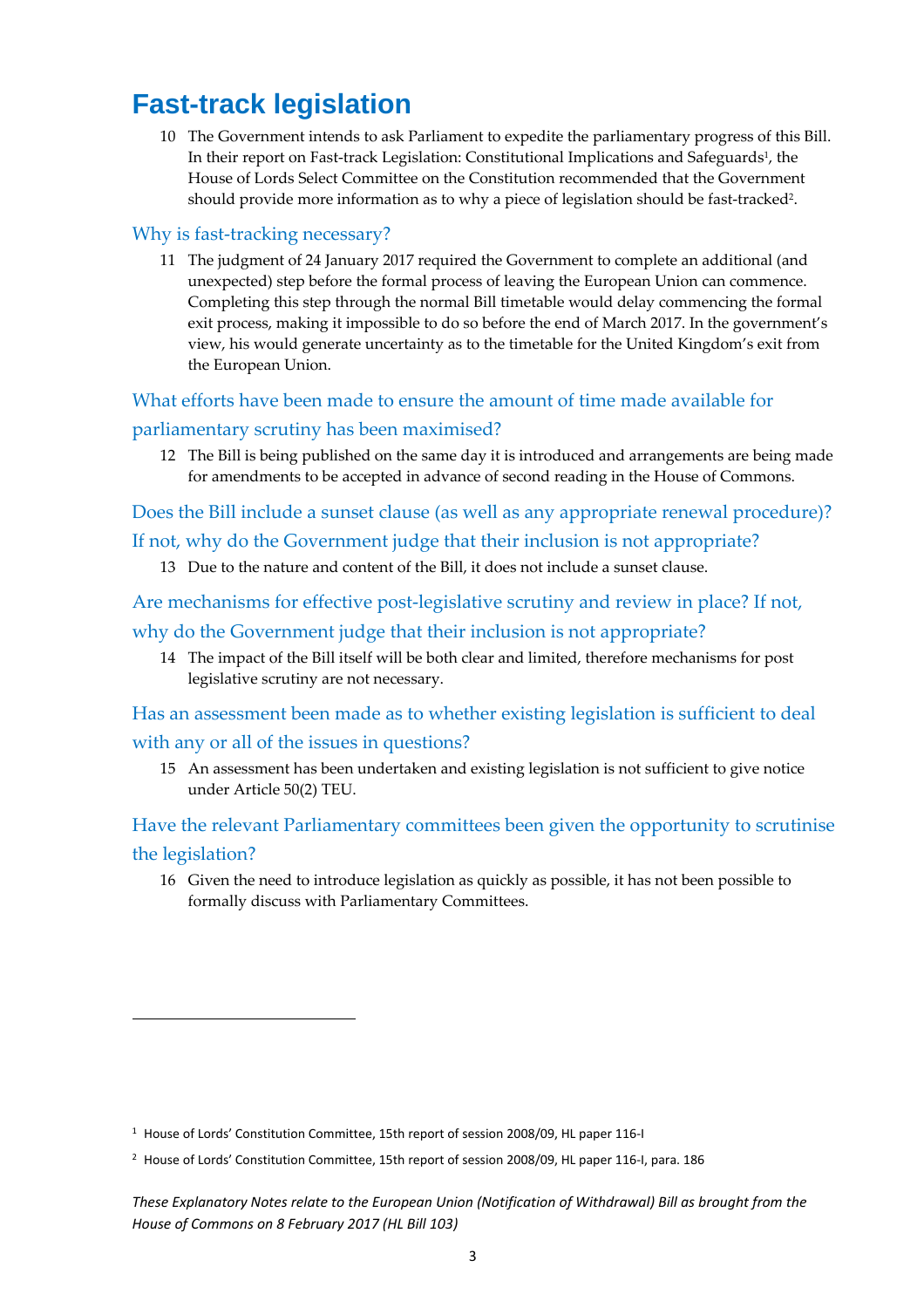## **Commentary on provisions of Bill**

#### Clause 1: Power to notify withdrawal

- 17 Clause 1(1) provides power for the Prime Minister to notify the European Council of the United Kingdom's intention to withdraw from the European Union.
- 18 The power that is provided by clause 1(1) applies to withdrawal from the EU. This includes the European Atomic Energy Community ('Euratom'), as the European Union (Amendment) Act 2008 sets out that the term "EU" includes (as the context permits or requires) Euratom (section 3(2)).
- 19 Clause 1(2) provides that the powers in clause 1(1) are conferred regardless of any restrictions which may arise from any other legislation, including the European Communities Act 1972.

#### Clause 2: Short title

20 Clause 2 confirms the intended short title of the Act.

### **Commencement**

21 Commencement would be on Royal Assent.

### **Financial implications of the Bill**

22 The Bill is not expected to have any financial implications.

## **Parliamentary approval for financial costs or for charges imposed**

23 No money resolution is required.

## **Compatibility with the European Convention on Human Rights**

24 It is considered that the provisions of the Bill are compatible with the Convention rights.